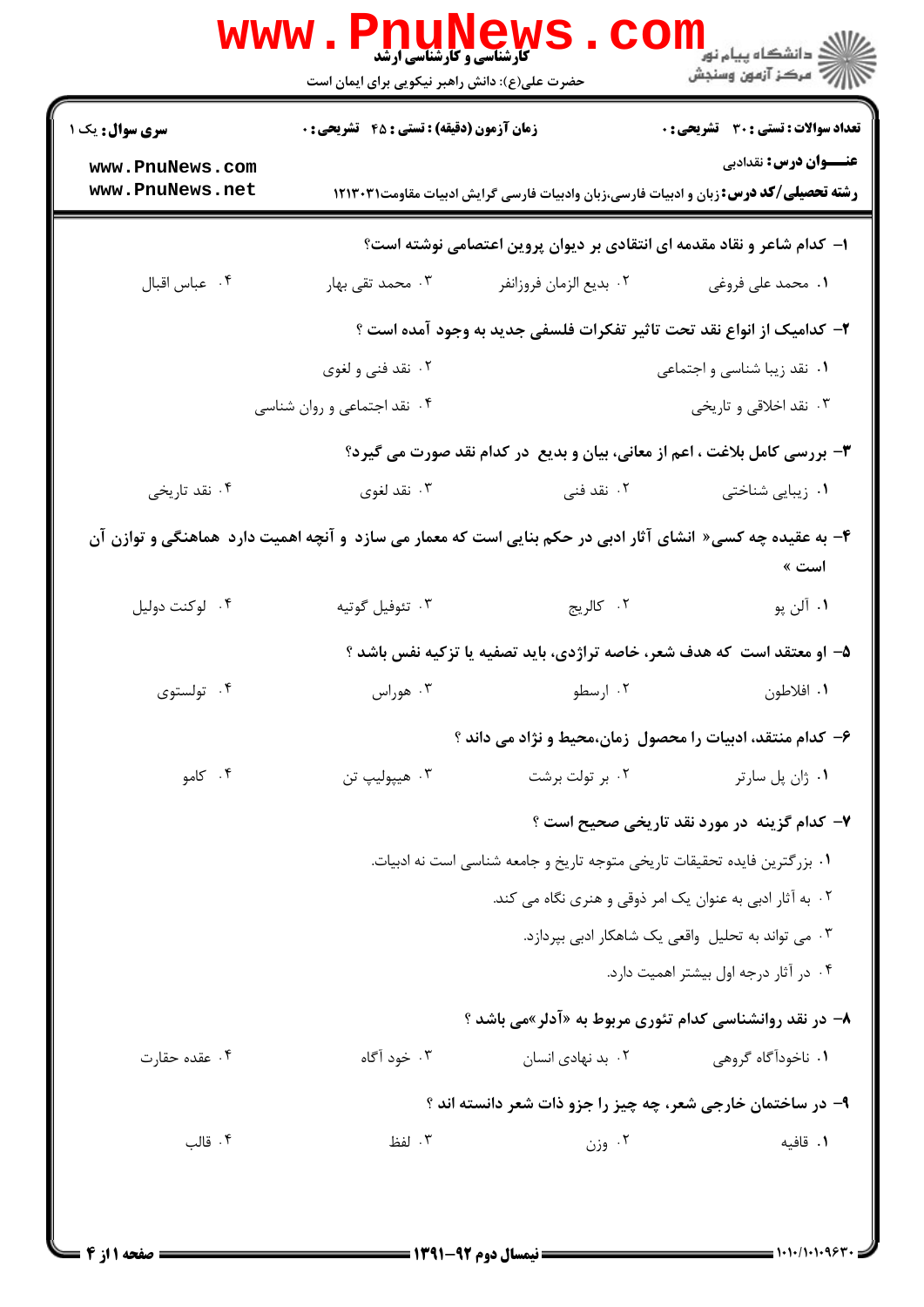|                                            | حضرت علی(ع): دانش راهبر نیکویی برای ایمان است                                                     | <b>www.PnuNews</b>                         | ڪ دانشڪاه پيام نور<br><mark>∕</mark> > مرڪز آزمون وسنڊش                                                                      |  |
|--------------------------------------------|---------------------------------------------------------------------------------------------------|--------------------------------------------|------------------------------------------------------------------------------------------------------------------------------|--|
| <b>سری سوال : ۱ یک</b>                     | <b>زمان آزمون (دقیقه) : تستی : 45 گشریحی : 0</b>                                                  |                                            | <b>تعداد سوالات : تستی : 30 ٪ تشریحی : 0</b>                                                                                 |  |
| www.PnuNews.com<br>www.PnuNews.net         |                                                                                                   |                                            | <b>عنـــوان درس:</b> نقدادبي<br><b>رشته تحصیلی/کد درس:</b> زبان و ادبیات فارسی،زبان وادبیات فارسی گرایش ادبیات مقاومت۱۲۱۳۰۳۱ |  |
|                                            |                                                                                                   |                                            |                                                                                                                              |  |
|                                            |                                                                                                   |                                            | ∙ا− به اعتقاد لونگینوس نمط عالی چیست؟                                                                                        |  |
|                                            | ۰۲ به زبان و بیان و لغت وابسته است.                                                               |                                            | ۰۱ بیشتر جنبه ی بیرونی و معنوی دارد.                                                                                         |  |
|                                            | ۰۴ از راه تمرین و ممارست حاصل می شود.                                                             |                                            | ۰۳ ظاهراً امری خدا دادی است.                                                                                                 |  |
|                                            |                                                                                                   |                                            | 1۱– در سبک عراقی چه قالبهایی از اهمیت بیشتری برخوردار است ؟                                                                  |  |
| ۰۴ مثنوي -غزل                              | ۰۳ غزل – قصیده                                                                                    | ٢. مسمط -قطعه                              | ۰۱ قصیده – مثنوی                                                                                                             |  |
|                                            |                                                                                                   |                                            | <b>۱۲</b> - کدام شاعر عصر صفوی مرثیه را به اوج کمال می رساند ؟                                                               |  |
| ۰۴ نظیری نیشابوری                          | ۰۳ محتشم کاشانی                                                                                   | ۰۲ طالب آ ملی                              | ۰۱ بیدل هندی                                                                                                                 |  |
|                                            |                                                                                                   |                                            | <b>۱۳</b> - کدام گزینه از ویژگیهای سبک هندی است ؟                                                                            |  |
|                                            | ۰۲ رواج و شیوع حس دینی و ضعف حس ملی                                                               | ٠١ مضمون آفريني و استفاده از مضامين بكر    |                                                                                                                              |  |
|                                            | ۰۴ توجه به مضامین عرفانی                                                                          |                                            | ۰۳ گرایش شاعران به حکمت و فلسفه                                                                                              |  |
|                                            |                                                                                                   |                                            | ۱۴- کدام گروه از شاعران مفاهیم شعری را در شکل سمبلیک بیان می کنند ؟                                                          |  |
| ٠٢ احمد شاملو - اخوان ثالث  - فروغ فرخزاد  |                                                                                                   | ٠١ اخوان ثالث - فروغ فرخزاد - فريدون توللي |                                                                                                                              |  |
| ۰۴ فریدون توللی- نادر نادر پور- احمد شاملو |                                                                                                   | ۰۳ نادر نادر پور- احمد شاملو - نصرت رحمانی |                                                                                                                              |  |
|                                            |                                                                                                   |                                            | ۱۵– به قول ملک الشعرای بهار علت تحول در نثر ساده چیست ؟                                                                      |  |
| ۰۲ تاثیر زبان عربی در نثر درسی             |                                                                                                   | ۰۱ تحولات اجتماعی و سیاسی دوره غزنوی       |                                                                                                                              |  |
| ۰۴ ضعف و سستی دستگاه سامانی                |                                                                                                   | ۰۳ اختلاط خراسانیان و عراقیان              |                                                                                                                              |  |
|                                            | ۱۶–  « تاریخ بیهقی، دانشنامه علایی، مقامات حمیدی، تاریخ جهانگشا» به ترتیب به چه سبکی نوشته شدند ؟ |                                            |                                                                                                                              |  |
|                                            | ۰۲ فنی– ساده– بین بین – متکلف                                                                     |                                            | ۰۱ بین بین – فنی – فنی – متکلف                                                                                               |  |
| ۰۴ بین بین - ساده - فنی - مصنوع            |                                                                                                   | ۰۳ مرسل - بین بین - مصنوع - فنی            |                                                                                                                              |  |
|                                            |                                                                                                   |                                            | ۱۷- نوشتن داستان کوتاه به شیوه اروپایی ها در ایران توسط چه کسی آغاز شد ؟                                                     |  |
| ۰۴ صادق هدایت                              | ۰۳ جمال زاده                                                                                      | ٢. جلال آل احمد                            | ۰۱ بزرگ علوی                                                                                                                 |  |
|                                            |                                                                                                   |                                            |                                                                                                                              |  |
|                                            |                                                                                                   |                                            | ۱۸- آثار نویسندگانی مانند: مجتبی مینویی ، پرویز خانلری و اسلامی ندوشن بهترین نمونه چه نوع نثری است ؟                         |  |
| ۰۴ تحقیقی توصیفی                           | ۰۳ روزنامه ای                                                                                     | ۰۲ توصیفی هنری                             | ۰۱ تحقیقی هنری                                                                                                               |  |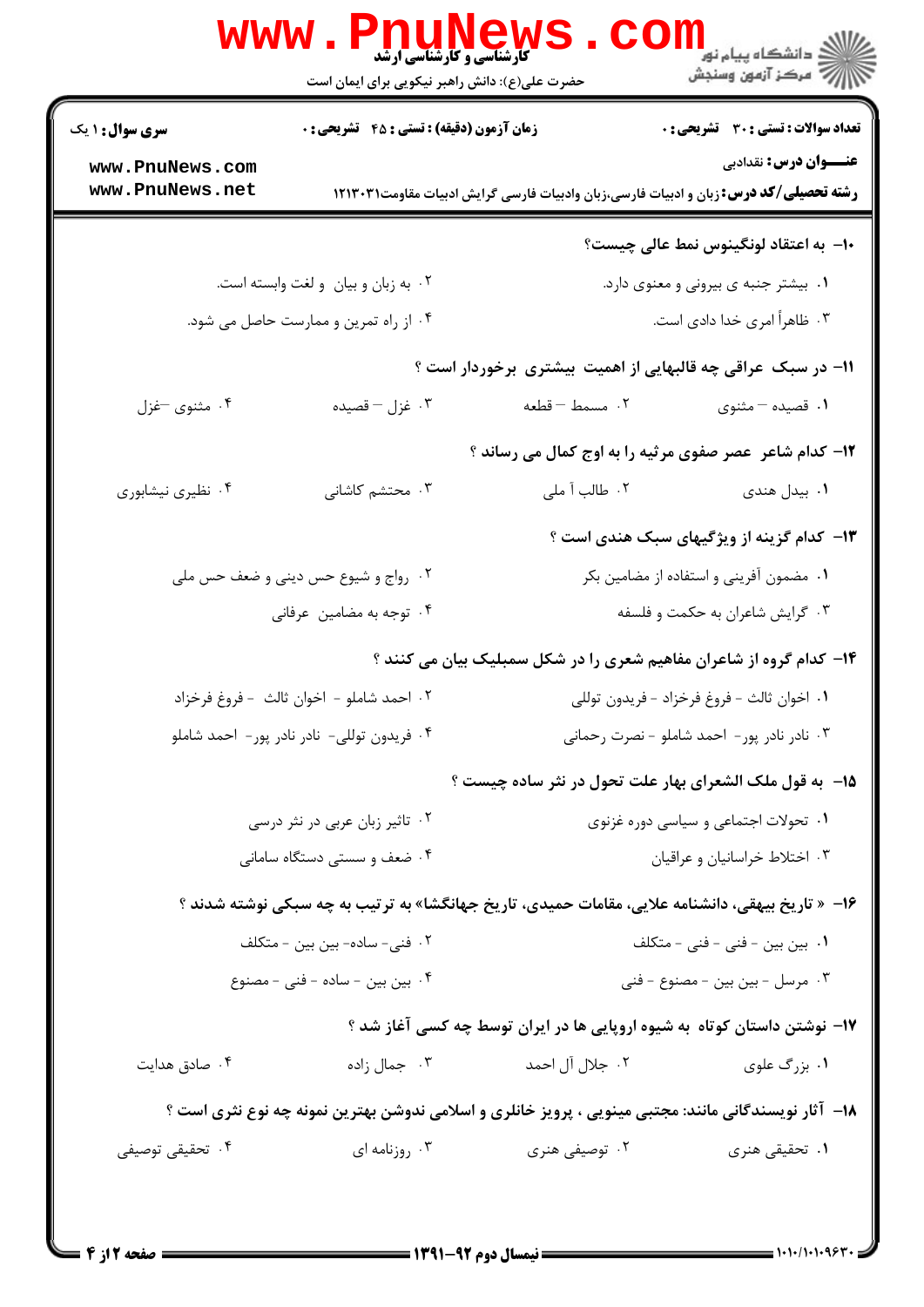|                                    | www . Pnu<br>حضرت علی(ع): دانش راهبر نیکویی برای ایمان است | <b>کارشناسی و کارشناسی ارشد</b>                        | ڪ دانشڪاه پيام نور<br>7- مرڪز آزمون وسنڊش                                                                                    |  |
|------------------------------------|------------------------------------------------------------|--------------------------------------------------------|------------------------------------------------------------------------------------------------------------------------------|--|
| <b>سری سوال : ۱ یک</b>             | <b>زمان آزمون (دقیقه) : تستی : 45 تشریحی : 0</b>           |                                                        | تعداد سوالات : تستي : 30 ٪ تشريحي : 0                                                                                        |  |
| www.PnuNews.com<br>www.PnuNews.net |                                                            |                                                        | <b>عنـــوان درس:</b> نقدادبي<br><b>رشته تحصیلی/کد درس:</b> زبان و ادبیات فارسی،زبان وادبیات فارسی گرایش ادبیات مقاومت۱۲۱۳۰۳۱ |  |
|                                    |                                                            |                                                        | ۱۹- به اعتقاد ارسطو هدف اصلی تراژدی چیست ؟                                                                                   |  |
| ۰۴ ایقاع                           | ۰۳ وحدت موضوع                                              | ۰۲ تزکیه نفس                                           | ٠١ قهرمان پروري                                                                                                              |  |
|                                    |                                                            |                                                        | -۲- در کدام گزینه اصول مکتب کلاسیک بیان شده است؟                                                                             |  |
|                                    | ۰۲ عدم تقلید از قدما                                       |                                                        | ۰۱ بزرگ نمایی و آموزندگی                                                                                                     |  |
|                                    | ۰۴ خیال پردازی                                             |                                                        | ۰۳ رعايت عقل و منطق                                                                                                          |  |
|                                    |                                                            |                                                        | <b>۲۱</b> - در مکتب رمانتیسم شعر به وسیله چه کسی پی ریزی شد ؟                                                                |  |
| ۰۴ شاتوبريان                       | ۰۳ مادام دواستال                                           | ۰۲ الکساندر و دوما                                     | ٠١ ژان ژاک روسو                                                                                                              |  |
|                                    |                                                            |                                                        | <b>۲۲</b> – کدام گزینه مهمترین نکاتی را که مورد توجه ناتورالیسم هاست بیان می کند؟                                            |  |
|                                    | ۰۲ زبان و توصیف زشتی ها                                    |                                                        | ٠١ تشخيص تاثير محيط واجتماع                                                                                                  |  |
|                                    | ۰۴ تحلیل و شناساندن دقیق تیپها                             |                                                        | ۰۳ تاريخ عادات و اخلاق جامعه                                                                                                 |  |
|                                    |                                                            |                                                        | <b>۲۳</b> - چه کسی جوهر واقعی  ادبیات را « تعهد و التزام»  می داند ؟                                                         |  |
| ۰۴ هربرت ريد                       | ۰۳ اليوت                                                   | ٠٢ عزراپاوند                                           | ٠١ ژان پل سارتر                                                                                                              |  |
|                                    |                                                            |                                                        | ۲۴– کدام گزینه از اهداف فردوسی در تدوین شاهنامه نمی باشد ؟                                                                   |  |
|                                    | ۰۲ تقویت روحیه مبارزه جویی                                 |                                                        | ٠١ احياي زبان فارسي                                                                                                          |  |
|                                    | ۰۴ مقاومت در برابر دشمنان                                  |                                                        | ۰۳ عشق به آزادي و حس افتخار                                                                                                  |  |
|                                    |                                                            |                                                        | <b>۲۵</b> - چه کسی در اثر خود «خیام» را ستاره شناس معرفی می کند ؟                                                            |  |
| ۰۴ شیخ نجم الدین رازی              | ۰۳ شهرزوری                                                 | ۰۲ علی بن زید بیهقی                                    | ۰۱ نظامی عروضی                                                                                                               |  |
|                                    |                                                            | ۲۶- مولوی در نظم مثنوی به کدام آثار زیر نظر داشته است؟ |                                                                                                                              |  |
|                                    | ٠٢ مخزن الاسرار- منطق الطير                                |                                                        | ۰۱ مرصادالعباد - کلیله و دمنه                                                                                                |  |
|                                    | ۰۴ منطق الطير - حديقه الحديقه                              |                                                        | ٠٣ حديقه الحديقه - مرصاد العباد                                                                                              |  |
|                                    |                                                            |                                                        | ۲۷- کدام گزینه زیر در گلستان نوعی سنت شکنی سعدی با هم عصران است؟                                                             |  |
| ۰۴ کاربرد کلمه                     | ۰۳ سجع                                                     | ۰۲ ایجاز                                               | ۰۱ اطناب                                                                                                                     |  |
|                                    |                                                            |                                                        | ٢٨- كدام انديشه حافظ به مانند خيام است؟                                                                                      |  |
| ۰۴ ترک زرق                         | ۰۳ اغتنام فرصت                                             | ۰۲ راز خلقت                                            | ۰۱ ستایش آزادگی                                                                                                              |  |
|                                    |                                                            |                                                        |                                                                                                                              |  |